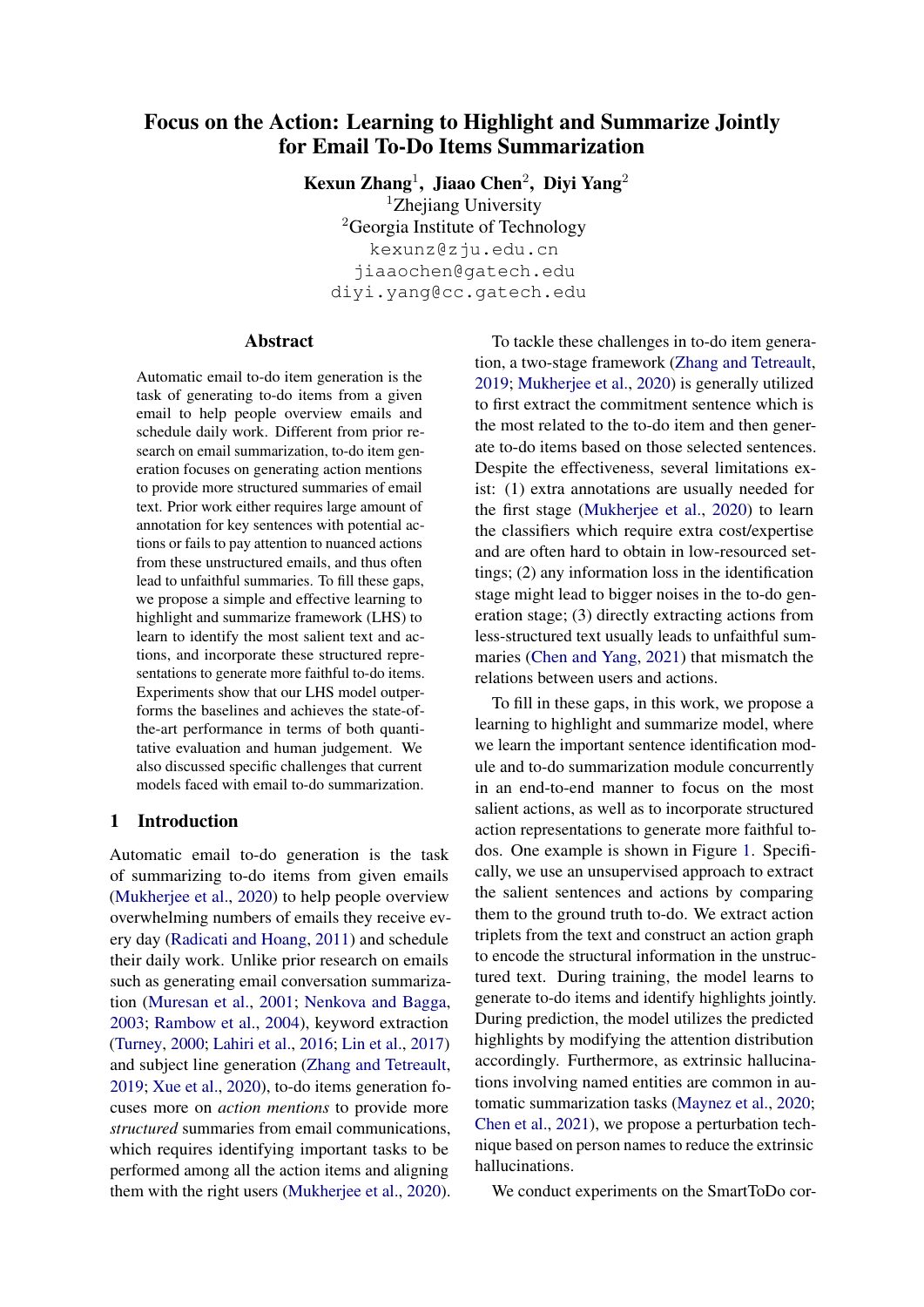<span id="page-1-0"></span>

Figure 1: Example pipeline of our method to generate to-do items from email. Highlight sentences are extracted from the email text. Highlight action nodes are extracted from the constructed action graph. The highlight actions and sentences are then utilized to generate the to-do item.

pus[\(Mukherjee et al.,](#page-9-0) [2020\)](#page-9-0) and show that our LHS model outperforms strong baselines on to-do item generation, demonstrating the effectiveness of this joint model on learning to highlight and summarize. By evaluating our LHS model on a different email corpus, we demonstrate that it generalizes well on a zero-shot condition.

## 2 Related Work

Document summarization Recent works on document summarization are usually extractive [\(Gupta and Lehal,](#page-9-5) [2010;](#page-9-5) [Narayan et al.,](#page-10-6) [2018;](#page-10-6) [Liu and Lapata,](#page-9-6) [2019\)](#page-9-6) and abstractive. Methods for abstractive document summarization include sequence-to-sequence models [\(Rush et al.,](#page-10-7) [2015\)](#page-10-7), pointer generators [\(See et al.,](#page-10-8) [2017\)](#page-10-8), reinforcement learning [\(Paulus et al.,](#page-10-9) [2018;](#page-10-9) [Huang et al.,](#page-9-7) [2020\)](#page-9-7) and methods based on pre-trained language models [\(Lewis et al.,](#page-9-8) [2020;](#page-9-8) [Zhang et al.,](#page-10-10) [2019\)](#page-10-10). To generate faithful abstractive document summaries [\(Maynez et al.,](#page-9-4) [2020\)](#page-9-4), recent works on abstractive summarization have incorporated different types of guidance signals extracted including key tokens [\(Gehrmann et al.,](#page-8-2) [2018;](#page-8-2) [Chen and Bansal,](#page-8-3) [2018;](#page-8-3) [Li](#page-9-9) [et al.,](#page-9-9) [2018;](#page-9-9) [Saito et al.,](#page-10-11) [2020;](#page-10-11) [Dou et al.,](#page-8-4) [2021\)](#page-8-4), highlight sentences [\(Liu et al.,](#page-9-10) [2018;](#page-9-10) [Dou et al.,](#page-8-4) [2021;](#page-8-4) [Saito et al.,](#page-10-11) [2020\)](#page-10-11) and relational triplets [\(Jin](#page-9-11) [et al.,](#page-9-11) [2020;](#page-9-11) [Zhu et al.,](#page-10-12) [2020a;](#page-10-12) [Dou et al.,](#page-8-4) [2021\)](#page-8-4). However, these models are mainly designed to find important information from all parts of the document, while todo items are often associated with only several sentences in emails.

Conversation summarization Automatic to-do generation is also similar to the task of conversation summarization in the way that the input data contains both the current email in which the user promises to take an action and the previous email to

which the user is replying. For extractive conversation summarization[\(Murray et al.,](#page-9-12) [2005\)](#page-9-12), statistical machine learning methods such as skip-chain CRFs [\(Galley,](#page-8-5) [2006\)](#page-8-5), SVM with LDA models [\(Wang](#page-10-13) [and Cardie,](#page-10-13) [2013\)](#page-10-13), and multi-sentence compression algorithms [\(Shang et al.,](#page-10-14) [2018\)](#page-10-14) have been used. When key information is scattered in multiple sentences, such methods had trouble in succinctness, fluency and naturalness [\(Song et al.,](#page-10-15) [2020\)](#page-10-15). Abstractive conversation summarization methods are more effective in these circumstances. These methods design hierarchical models [\(Zhao et al.,](#page-10-16) [2019;](#page-10-16) [Zhu et al.,](#page-10-17) [2020b\)](#page-10-17), incorporate commonsense knowledge [\(Feng et al.,](#page-8-6) [2020\)](#page-8-6), or leverage conversational structures like dialogue acts [\(Goo](#page-8-7) [and Chen,](#page-8-7) [2018\)](#page-8-7), key point sequences [\(Liu et al.,](#page-9-13) [2019a\)](#page-9-13), topic segments [\(Liu et al.,](#page-9-14) [2019b;](#page-9-14) [Li et al.,](#page-9-15) [2019\)](#page-9-15) and stage developments [\(Chen and Yang,](#page-8-8) [2020\)](#page-8-8). Some recent research has also utilized structural information to detect important content in conversations [\(Murray et al.,](#page-9-16) [2006;](#page-9-16) [Bui et al.,](#page-8-9) [2009;](#page-8-9) [Qin et al.,](#page-10-18) [2017\)](#page-10-18). However, recent methods that explicitly identify salient content has not been used jointly with conversation summarization models.

Summarization tasks on email Several summarization-like tasks have been proposed such as email text summarization [\(Muresan et al.,](#page-9-1) [2001;](#page-9-1) [Nenkova and Bagga,](#page-10-1) [2003;](#page-10-1) [Rambow et al.,](#page-10-2) [2004\)](#page-10-2), keyword and action extraction [\(Turney,](#page-10-3) [2000;](#page-10-3) [Lahiri et al.,](#page-9-2) [2016;](#page-9-2) [Lin et al.,](#page-9-3) [2017;](#page-9-3) [Corston-Oliver](#page-8-10) [et al.,](#page-8-10) [2004\)](#page-8-10), subject line generation [\(Zhang and](#page-10-4) [Tetreault,](#page-10-4) [2019;](#page-10-4) [Xue et al.,](#page-10-5) [2020\)](#page-10-5) and to-do generation task [\(Mukherjee et al.,](#page-9-0) [2020\)](#page-9-0). These previous works often deploy a two-stage framework that first extracts salient sentences from the email and then generates summary based on extracted sentences. However, any information loss in the first stage might lead to bigger noises in the to-do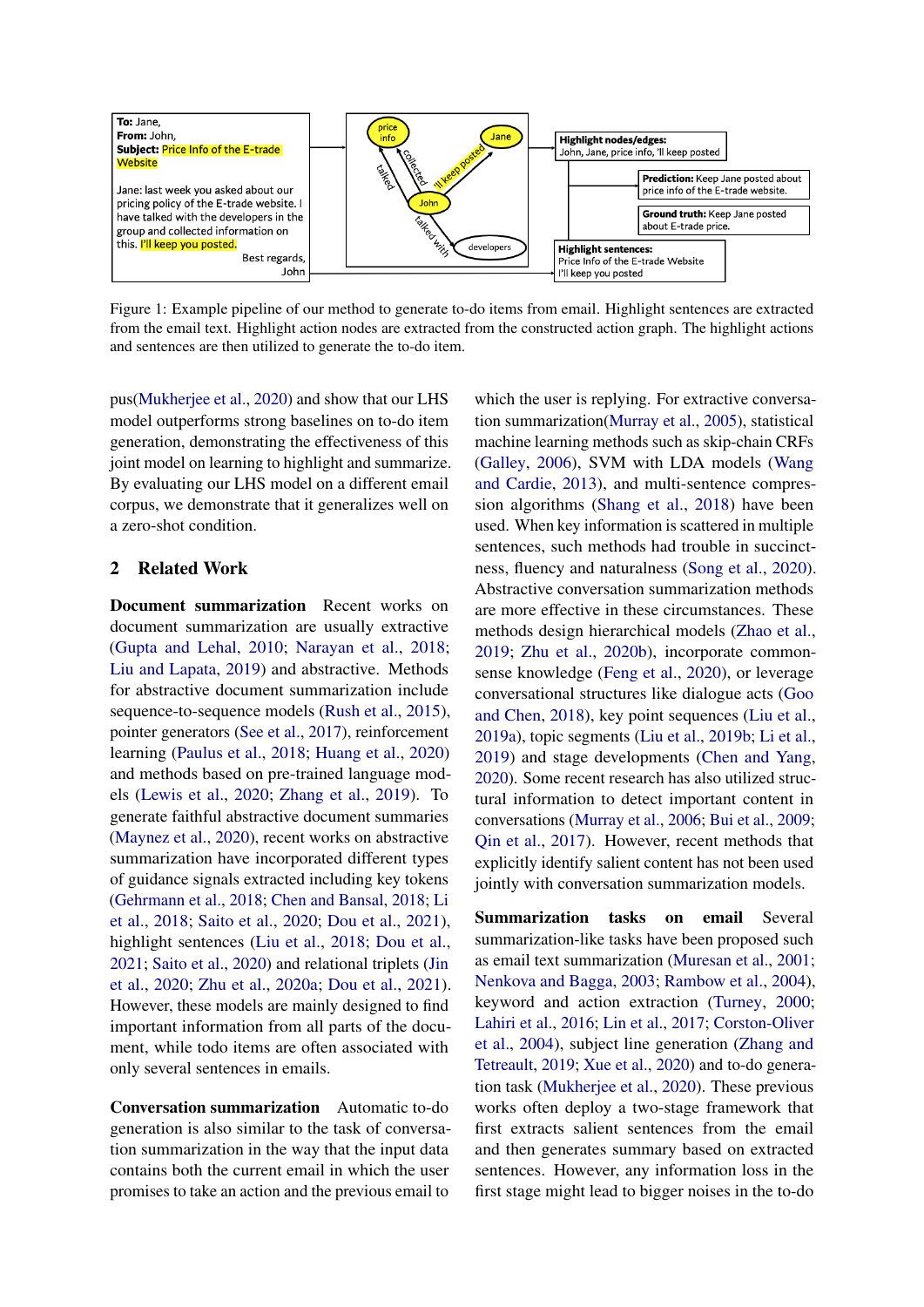<span id="page-2-1"></span>

Figure 2: Model Architecture. The sentences and actions are first encoded and then fed to the highlight classifiers. The hidden representations of sentences and actions, along with their probability of being highlights are then used in the cross-attention layer in the decoder. The email encoder has the same structure as BART encoder. The graph encoder utilizes graph attention networks to encode the action graph.

generation stage, and directly extracting actions from less-structured text might lead to unfaithful summaries [\(Chen and Yang,](#page-8-0) [2021\)](#page-8-0). To fill these gaps, we propose to explicitly model actions within sentences in the email in a structured way, by using action graphs to model the actions, introducing an auxiliary classifier to identify the highlights, and further combining these with a decoder that attends to both the encoding of input tokens and extracted actions for to-do generation.

## 3 Methods

To generate faithful to-do items that correlate ac-tions with correct users from emails<sup>[1](#page-2-0)</sup>, we propose to encode both text-level and action-level information as guidance signals. The architecture of LHS model is shown in Figure [2.](#page-2-1) We first extract the action mention ("WHO-DOING-WHAT" triples [\(Chen and Yang,](#page-8-0) [2021\)](#page-8-0)) from the emails and construct an action graph (Section [3.1\)](#page-2-2), then we encode text and actions separately (Section [3.2\)](#page-3-0) and use

a multi-scale decoder that attends to both email and action graphs to generate the to-do item (Section [3.4\)](#page-4-0). Besides directly incorporating different levels of information, we further design an end-toend framework to utilize guidance signals such as important sentences and actions to help summarization models focusing more on the key to-dos by jointly learning a highlight classifier (Section [3.3\)](#page-3-1) with the summarization model and view the predicted results as priors to attention distributions in the decoder (Section [3.4\)](#page-4-0).

#### <span id="page-2-2"></span>3.1 Action Graph Construction

Unlike general summarization over emails, to-do item summarization is more action-focused, requiring identification of specific tasks to be performed [\(Mukherjee et al.,](#page-9-0) [2020\)](#page-9-0). As a result, we propose to explicitly inject structured action information into the to-do summarization model. To do so, we first extract actions triples from the emails in the form of subject-predicate-object triplets and then construct the action graphs to aid the to-do summarization.

Action extraction Following [Chen and Yang](#page-8-0) [\(2021\)](#page-8-0), we first pre-process the emails to a thirdperson point-of-view via (1) replacing first-person pronouns with the name of the sender of the email,

<span id="page-2-0"></span> ${}^{1}$ Before generating to-do items for a given email, we must first tell whether it contains a to-do item. This problem is addressed by [\(Mukherjee et al.,](#page-9-0) [2020\)](#page-9-0) using an RNN-based classifier during the construction of the SmartToDo dataset, hence we focus on the generation problem in our paper.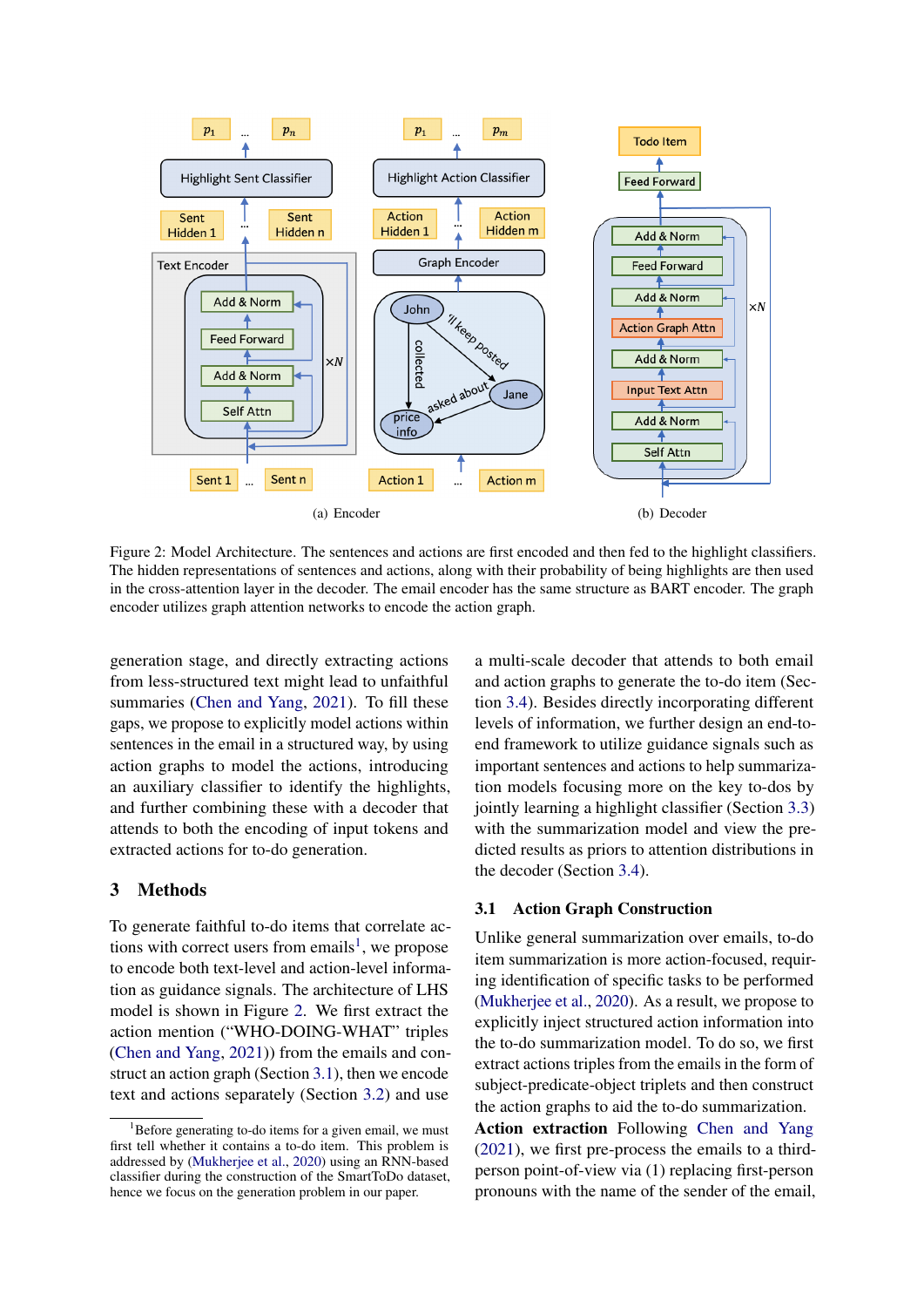(2) replacing second-person pronouns with the each of the names of the recipients of the email, (3) replacing the third-person pronouns with the coreference resolution algorithm provided by Stanford CoreNLP [\(Manning et al.,](#page-9-17) [2014\)](#page-9-17). Then we utilize OpenIE [\(Angeli et al.,](#page-8-11) [2015\)](#page-8-11) to extract subjectpredicate-object triplets from the processed email. Action graph construction With the extracted triples, we construct the action graph  $G = (\mathbf{V}, \mathbf{E}),$ where the nodes in V represent the subjects, predicates and objects in the action triplets, and  $\mathbf{E}_{ij} = 1$ if nodes  $i$  and  $j$  appear in one same triplet. Note that we construct one action graph per email. One example is shown in Figure [1,](#page-1-0) where the subjects and objects of the actions triplets are 'John', 'Jane', 'developers' and 'price info', and the predicates of the actions include 'talked', 'talked with', 'will keep posted' and 'collected'.

## <span id="page-3-0"></span>3.2 Encoder

Our LHS model includes two encoders that encode the email text and the action graphs separately.

## 3.2.1 Email Encoder

We initialize the email text encoder  $E_T$  with a pretrained transformer-based encoder (BART [\(Lewis](#page-9-8) [et al.,](#page-9-8)  $2020$ )). For an input email with *n* sentences,  $\{x_1, x_2, \ldots, x_n\}$ , we concatenate and encode them together into hidden representations  $h_i$ :  ${h_1, h_2, \ldots, h_n} = E_T({x_1, x_2, \ldots, x_n})$ 

We truncate the email text if it exceeds the length limit of BART.

## 3.2.2 Action Graph Encoder

Inspired by [Huang et al.](#page-9-7) [\(2020\)](#page-9-7); [Chen and](#page-8-0) [Yang](#page-8-0) [\(2021\)](#page-8-0), we utilize Graph Attention Network (Veličković et al., [2018\)](#page-10-19) to encode the constructed action graph  $G = (\mathbf{V}, \mathbf{E})$ . Each node v with text  ${x_1^v, x_2^v, \ldots, x_k^v}$  is initialized with the average of the hidden states from the text encoder  $E_T$  using the text of the node:  $h_v = \frac{1}{k}$  $\frac{1}{k} \sum_{i=1}^{k} E_T(x_k)$ .

In each layer of the graph attention network, the hidden state of every node  $v_i$  is represented by a weighted average of its neighbors' previous hidden states (W is a trainable parameter,  $\mathcal{N}_i$  is the set of neighbors of i, and  $\sigma$  is the activation function):

$$
\alpha_{ij} = \text{softmax}((\mathbf{W}v_i)^T(\mathbf{W}v_j))
$$

$$
h_i^a = \sigma(\sum_{j \in \mathcal{N}_i} \alpha_{ij} \mathbf{W}v_j)
$$

#### 3.3 Highlight Identification

Guiding an abstractive summarization model with extracted salient sentences has been used in previous works on document summarization [\(Gehrmann](#page-8-2) [et al.,](#page-8-2) [2018;](#page-8-2) [Chen and Bansal,](#page-8-3) [2018\)](#page-8-3). Compared to typical document summarization task which needs to consider information from all parts of the document, to-do generation usually needs to focus only on a few important sentences of the email. Thus, we jointly learn an auxiliary highlight classifier to indicate whether a sentence/action is important or not. The predicted probabilities are incorporated during the decoding stage to guide the decoder paying higher attentions to the important sentences/actions in the email.

<span id="page-3-2"></span>**Highlight label extraction** For an email  $X =$  ${x_1, \ldots, x_n}$  with *n* sentence, and its ground truth to-do item  $y$ , we automatically extract the  $k$  most important sentences for classifier learning through oracle extraction using a greedy search algorithm: (1) Rank the sentences  $\{x_1, \ldots, x_n\}$  based on ROUGE scores with the ground truth  $y$ . (2) For the sentences with the k largest ROUGE scores, we label the tokens in them as highlight tokens.

Similarly, we extract the highlight actions by concatenating the triplets and calculating ROUGE scores with regard to the ground truth action, which is extracted from the concatenation of the name of the sender and the to-do item (e.g. if the sender is 'John' and the to-do item is 'Keep Jane posted about price info', the ground truth actions are extracted from the sentence 'John keep Jane posted about price info'.) The extracted actions and sentences are used only as labels to train the highlight classifiers. During inference, the LHS model directly utilizes the predictions from highlight classifiers as guidance signal.

<span id="page-3-1"></span>Highlight classifier There are two highlight classifiers in the model, one for highlighting sentences and the other for highlighting actions. We utilize the hidden representation of sentences and actions given by the encoder as the input for highlight classifiers. The hidden representations are fed to a multi-layer perceptron to be classified. The classification loss is calculated with respect to the labeled highlights using cross entropy loss, where  $h$  are the real highlights and  $\hat{h}$  are the predictions:

$$
L_{classification}(h, \hat{h}) = -\sum_{i} h_i \log(\hat{h}_i)
$$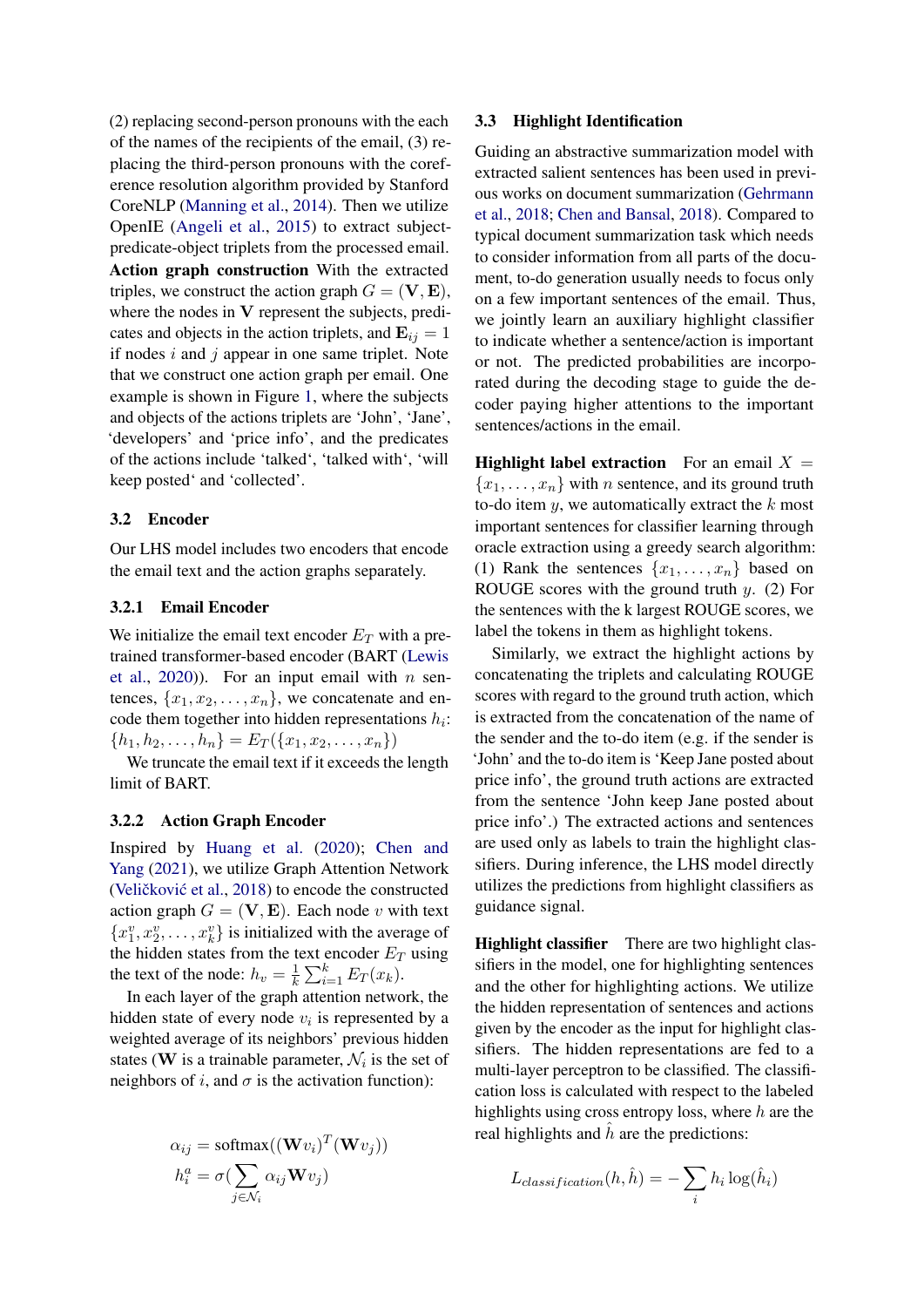We train LHS model in a joint fashion. Here  $L_{classification}$  is the sum of losses for both highlight classifiers, and  $L_{generation}$  is the cross entropy loss for finetuning BART for generation tasks. We use  $\alpha$  and  $\beta$  as the weights to control the learning speed for two modules:

$$
L_{total} = \alpha \cdot L_{generation} + \beta \cdot L_{classification}
$$

#### <span id="page-4-0"></span>3.4 Decoder

We improve the decoder of BART [\(Lewis et al.,](#page-9-8) [2020\)](#page-9-8) with additional layers of cross attention on graphs and incorporating the guidance of highlights. Each decoder layer is composed of 3 attention layers: the self-attention layer that attends to the previously generated tokens, the cross-attention layer that attends to the hidden representation of each input token, and the cross-attention layer that attends to the hidden representation of each node in the action graph. When calculating encoder-decoder attention, we modify every attention distribution with the predictions from the highlight classifiers.

Specifically, for a sequence of length  $l$ , given the original attention weights of an attention head  $\alpha_{1,\dots,l}$  and the probability sequence  $p_{1,\dots,l}$  where  $p_i$ denotes the predicted probability for the  $i$ -th token being highlighted ( we use the probability of one sentence being highlighted as the probability for all the tokens in that sentence being highlighted). We use the L1-normalization of the predictions as the weights of modification:

$$
w_i = \frac{p_i}{\sum_{j=1}^l p_j}
$$

We then modify the attention weights from cross attentions to obtain the new distribution:  $\alpha'_i$  $w_i \alpha_i$ . The re-weighting of attention probabilities puts more weight on the highlighted sentences and actions, which makes it easier for the model to focus on the text snippets related to the to-do item.

#### 3.5 Perturbation

According to previous studies on hallucinations [\(Maynez et al.,](#page-9-4) [2020\)](#page-9-4), about 70% of hallucinations that happen in summarization tasks, regardless of the model used, are extrinsic (model generations that ignore the input document). Among these extrinsic hallucinations, a large fraction (35%) happen on named entities [\(Chen et al.,](#page-8-1) [2021\)](#page-8-1). Such finding is consistent with our observations on this email to-do item generation task.

To address the hallucinations on named entities and prevent the model from sampling a random name from the dataset, we use a simple yet effective perturbation approach by replacing the persons' names. For each data point, we first cluster the names so that the different forms of a same name are put in the same cluster. Since the email text is preprocessed with coreference resolution as mentioned in (Section [3.1\)](#page-2-2), we do the clustering by assuming two names with at least one word in common are the same.

For each cluster of names, we replace the occurrences in the cluster with a new name taken from common American names for both email text and the labeled to-do item. During training, we use original data for the first 4 epochs of fine-tuning and we use perturbed data for the last 3 epochs.

## 4 Experiments

#### 4.1 Datasets

We train our LHS model on the dataset SmartToDo [\(Mukherjee et al.,](#page-9-0) [2020\)](#page-9-0). The dataset consists of around 10,000 emails and their corresponding annotated todo items. The SmartToDo dataset is constructed based on the Avocado Email corpus  $2$ . We also randomly sample 50 emails from the Enron Email corpus  $3$  and annotate them manually, in order to examine the model's performances on outof-domain generalization.

#### 4.2 Baselines

We compare our methods with several baselines:

- SmartToDo [\(Mukherjee et al.,](#page-9-0) [2020\)](#page-9-0) is the first model to address the todo generation task. We take the evaluation metrics directly from SmartToDo [\(Mukherjee et al.,](#page-9-0) [2020\)](#page-9-0) since the setting of our experiments is similar to it.
- Transformer [\(Vaswani et al.,](#page-10-20) [2017\)](#page-10-20): We trained transformer using OpenNMT [\(Klein](#page-9-18) [et al.,](#page-9-18) [2017\)](#page-9-18) with its default setting on summarization tasks.
- **BART** [\(Lewis et al.,](#page-9-8) [2020\)](#page-9-8) is a pre-trained model that shows great performance when being fine-tuned on summarization tasks.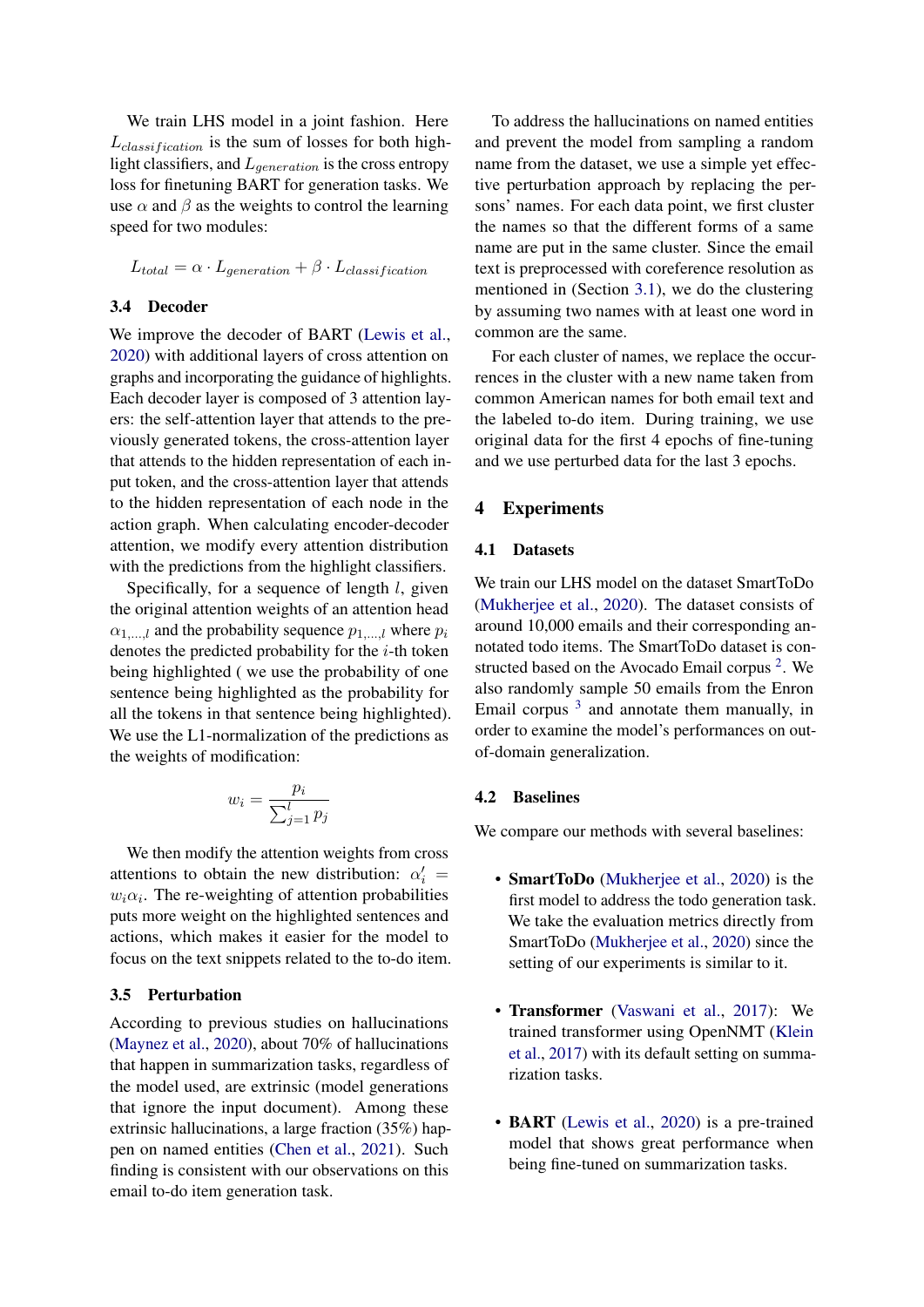<span id="page-5-2"></span>

| Dataset          | Model                                                       | ROUGE-1 | ROUGE-2 | ROUGE-L |
|------------------|-------------------------------------------------------------|---------|---------|---------|
| <b>SmartToDo</b> | Transformer                                                 | 0.373   | 0.156   | 0.387   |
|                  | SmartToDo‡                                                  | 0.600   | 0.410   | 0.630   |
|                  | <b>BART</b>                                                 | 0.635   | 0.431   | 0.669   |
| <b>SmartToDo</b> | LHS without highlight actions and perturbation <sup>†</sup> |         | 0.469   | 0.685   |
|                  | LHS without perturbation <sup>†</sup>                       | 0.681   | 0.472   | 0.692   |
|                  | LHS <sup>+</sup>                                            | 0.686   | 0.470   | 0.692   |
| EnronEmail       | <b>BART</b>                                                 | 0.517   | 0.357   | 0.536   |
|                  | LHS without perturbation <sup>†</sup>                       | 0.573   | 0.412   | 0.589   |
|                  | LHS without highlight actions and perturbation <sup>†</sup> | 0.535   | 0.402   | 0.571   |
|                  | LHS <sup>+</sup>                                            | 0.592   | 0.418   | 0.614   |

Table 1: ROUGE scores for different models on the SmartToDo test set and a manually annotated Enron Email dataset. ‡ indicates the current state-of-the-art method. Models with † are our proposed models.

<span id="page-5-3"></span>

| <b>Type</b>                 |      | Fac. Succ. Inf. |      |
|-----------------------------|------|-----------------|------|
| Ground Truth 4.13 4.25 4.14 |      |                 |      |
| <b>BART</b>                 |      | 3.87 3.95       | 4.02 |
| $L$ HS $\dagger$            | 3.93 | 4.08            | 4.10 |

Table 2: LHS  $\dagger$  is our learning to highlight and summarize model that incorporates highlight sentences, highlight actions and perturbation. Average human evaluation of ground truth, baselines and LHS in terms of Factualness, Succintness and Informativeness.

### 4.3 In-Domain Results

Quantitative evaluation We evaluate all the models with the commonly used metric for text generation, ROUGE scores [\(Lin and Och,](#page-9-19) [2004\)](#page-9-19). We report the F1 scores of all the models in Table [1.](#page-5-2) We found that: given the large corpus used for pretraining, finetuned BART [\(Lewis et al.,](#page-9-8) [2020\)](#page-9-8) is a strong baseline that already outperforms the original SmartToDo [\(Mukherjee et al.,](#page-9-0) [2020\)](#page-9-0) model. Generally, our method that incorporates highlight sentences, action graph and perturbation outperforms the baselines greatly. Compared to the baseline model, BART, the quantitative evaluation of our method is increased by 5.1% in ROUGE-1, 3.9% on ROUGE-2 and 6.2% on ROUGE-L.The model that utilizes both highlight sentences and structured information in the action graph outperforms the model with the highlight sentences only by 1.2% in ROUGE-1, 0.3% in ROUGE-2 and 0.7% in ROUGE-L, indicating that the effectiveness of action graph and highlight action classifier. We describe some randomly picked generation examples in the Appendix.

Human evaluation We also conducted human evaluation to further assess the generation results. We randomly sampled 50 emails from the test set of the models and asked human evaluators (undergraduate research assistants who are familiar with the task) to rate the ground truth, the predictions of BART and the predictions of the proposed LHS model using a scale from 1 to 5 in three aspects: factualness (e.g. selecting the correct objects of the to-do action), succinctness (e.g. does not contain redundant information) and informativeness (e.g. contains the necessary information in a todo item for the sender of the email). The Fleiss' Kappa for the raters was 0.42, showing moderate agreement [\(Landis and Koch,](#page-9-20) [1977\)](#page-9-20). We report the results of human evaluation in Table [2.](#page-5-3) The results show that our method outperforms the baseline BART in all aspects of qualitative measures. However, our method is still weaker than human, especially in terms of factualness and succinctness, suggesting that current models still struggle with to-do item generation.

#### 4.4 Out-of-Domain Results

To evaluate the generalizability of the proposed LHS model, we train the models on the SmartToDo dataset and evaluate them on a small batch of the Enron Email corpus which we annotated manually. The results are shown in Table [1.](#page-5-2) Given that the Enron Corpus is constructed using the emails of an energy company while the Avocado Corpus is

<span id="page-5-0"></span><sup>2</sup> https://catalog.ldc.upenn.edu/LDC2015T03

<span id="page-5-1"></span><sup>3</sup> https://www.cs.cmu.edu/ enron/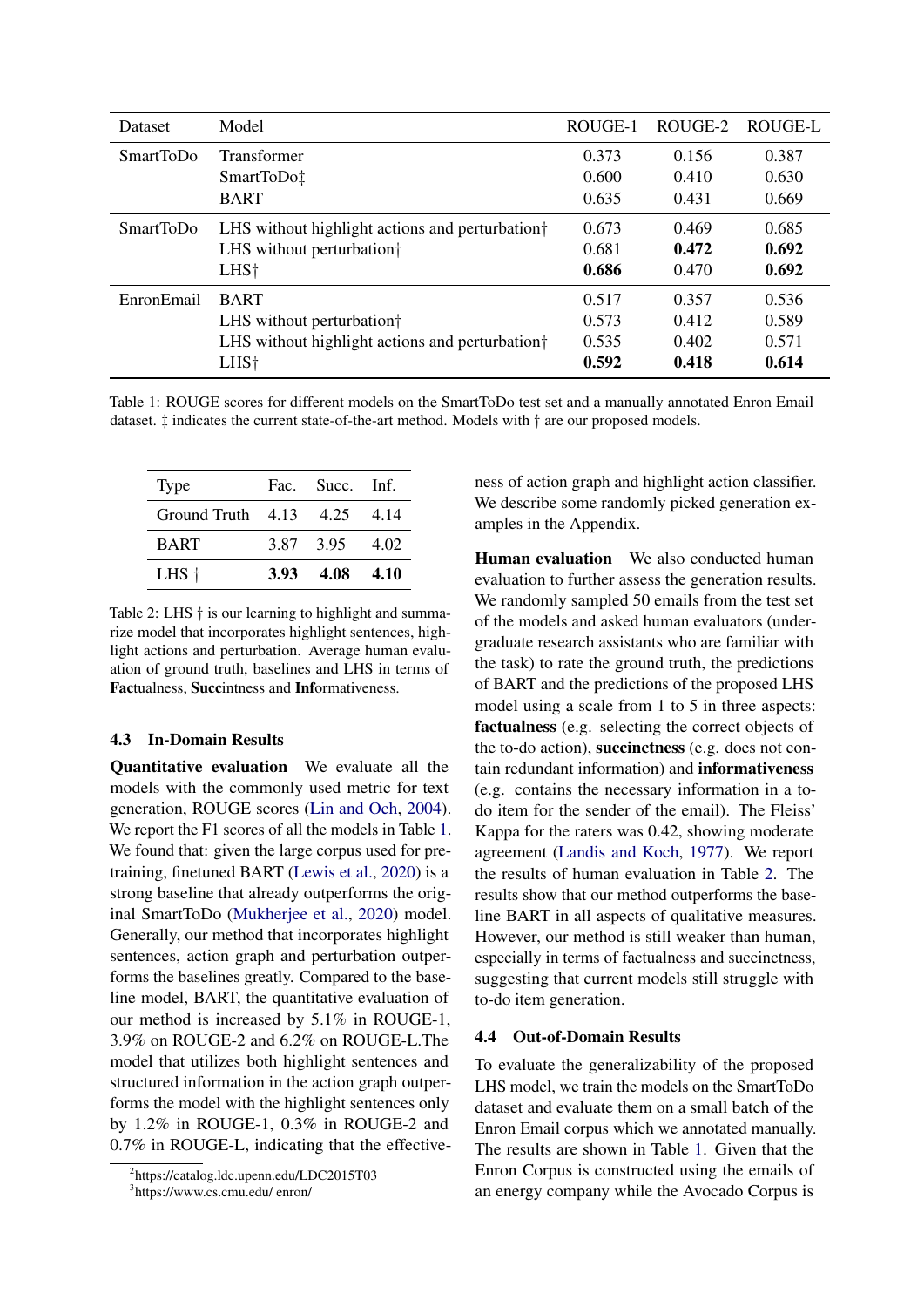<span id="page-6-0"></span>

| Extraction | ROUGE-1 |       | ROUGE-2 ROUGE-L |
|------------|---------|-------|-----------------|
| Random     | 0.629   | 0.424 | 0.653           |
| Highlight  | 0.673   | 0.469 | 0.685           |

Table 3: ROUGE scores of our method with randomly sampled sentences instead of highlight sentences.

<span id="page-6-2"></span>

| Graph  | ROUGE-1 | ROUGE-2 ROUGE-L |       |
|--------|---------|-----------------|-------|
| Random | 0.634   | 0.429           | 0.651 |
| Action | 0.686   | 0.470           | 0.692 |

Table 4: ROUGE scores of our method with action graphs and randomly constructed graphs.

from a technology company, the frequently mentioned entities and terms are different. Still, the LHS model achieves 0.592 in ROUGE-1, 0.418 in ROUGE-2 and 0.614 in ROUGE-L, indicating that LHS model generalizes well on a zero-shot condition. Furthermore, we observed that incorporating highlight sentences and actions increase ROUGE scores significantly by 7.5% in ROUGE-1, 6.1% in ROUGE-2 and 7.8% in ROUGE-L, indicating that learning to highlight and summarize jointly is also effective when generalized.

## 4.5 Ablation Studies

To verify the effectiveness of our proposed approaches comprehensively, we conducted a set of ablation studies as follows.

Effectiveness of highlight sentences We first examine the quality of the extracted highlight sentences and their influences on the LHS model for the to-do generation task in Table [3.](#page-6-0) We compared the ROUGE scores of the LHS model using the highlight sentences extracted by the algorithm in Section [3.3](#page-3-2) and randomly sampled sentences. For each data point, we sample a score for each sentence from a normal distribution and select the sentences with the largest  $k$  scores as the substitute for highlight sentences, where  $k$  is the number of actual highlight sentences in that data point. The results showed that randomly sampled sentences did not improve the model's performance, and our extracted highlights were effective in guiding the model to focus on the to-do item related sentences.

Number of highlighted Sentences We also conducted experiments to show how the number of extracted highlight sentences effected the perfor-

<span id="page-6-3"></span>

| Graph                | $R-2$ DOINGs $R-2$ WHATs |       |
|----------------------|--------------------------|-------|
| LHS w/o perturbation | 0.378                    | 0.562 |
| LHS.                 | 0.370                    | 0.593 |

Table 5: ROUGE-2 scores of LHS with and without perturbation on actions extracted from the subset of the test set that contains person names. DOINGs and WHATs are the second and third part of an action triplet. WHATs in this case contain the person names.

<span id="page-6-1"></span>

Figure 3: ROUGE scores when varying the value of  $k$ in the top k sentences extracted as highlights.

mance of the model. The results shown in Figure [3](#page-6-1) indicates that increasing the number of highlighted sentences does not necessarily improve the model's performance. Specifically, when  $k$  increases from 1 to 3, ROUGE scores also increase; after  $k=3$ , adding more highlighted sentences seems to be associated with decreased performances. This trend makes a lot of sense as the to-do items are usually related to only 2 to 3 important sentences in the email. This pattern can also be observed in the samples shown in Table [6.](#page-7-0)

Effectiveness of action graph To show that the constructed action graph was giving guidance to the model, we conducted experiments with random graphs whose nodes are the same as action graphs but whose edges are randomly sampled. Table [4](#page-6-2) indicates that random graphs without structural information did not guide the model to achieve better performance. When LHS uses random graphs instead of action graphs, the ROUGE scores are even lower than the BART baseline. This indicates that the structural information of the action graph, rather than the node entities is essential to the extraction of to-do items.

Effectiveness of perturbation The perturbation is intended to improve the model's performance in extracting the correct person names. To show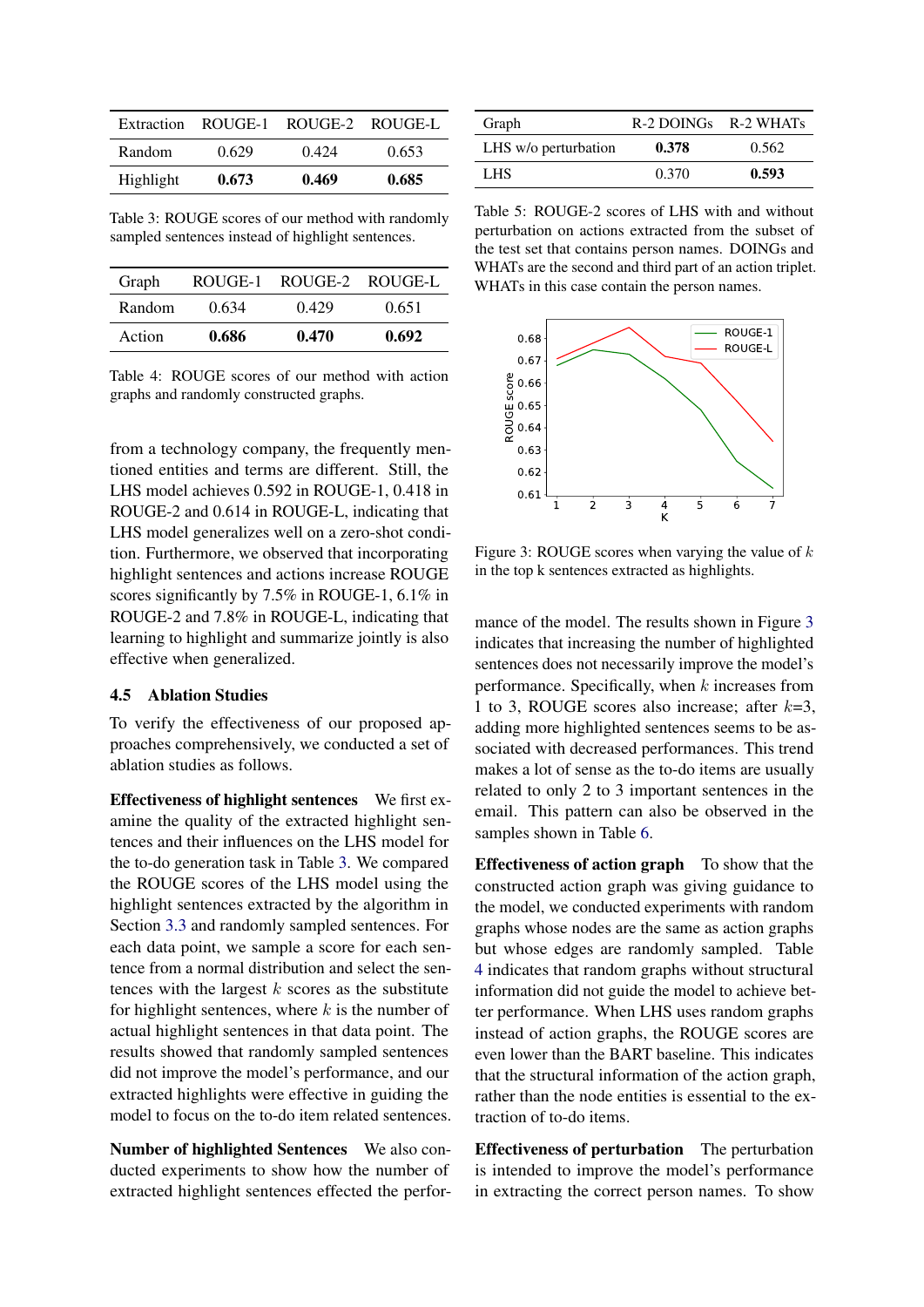<span id="page-7-0"></span>

| Type                                        | Percentage | ROUGE-2  | Ground Truth                                            | Wrong Prediction                                      | Email Text                                                                                          |
|---------------------------------------------|------------|----------|---------------------------------------------------------|-------------------------------------------------------|-----------------------------------------------------------------------------------------------------|
| multiple todos                              | 26%        | $\Omega$ | Check out the action.                                   | Try to create a new account.                          | I'll check out the action.<br>I'll also try to create<br>a new account                              |
| incorrect action<br>with correct<br>objects | 14%        | 0.36     | Send the second item<br>to Lewis.                       | Get the second item<br>updated for Lewis.             | To: Lewis,<br>$\cdots$<br>We have sent the second<br>item to you. And we'll<br>update it next week. |
| correct action<br>with incorrect<br>objects | 8%         | 0.5      | Look into the application<br>of creating a new account. | Look into the new account.                            | You applied to create a<br>new account.<br>We'll look into it.                                      |
| missing objects                             | 26%        | 0.4      | Get Darshan some mockups<br>asap for intuit status.     | Get some mockups asap.                                | As for intuit status, I'll<br>get some mockups asap.                                                |
| hallucination                               | 12%        | 0.4      | Keep Dan updated on the<br>meeting.                     | Keep Darshan <sup>†</sup> updated on<br>the schedule. | To Dan:<br><br>I will keep you updated.                                                             |

Table 6: Statistics for 50 samples with lowest ROUGE-2 scores in the validation set. † is a name in the corpus but not mentioned in the email.

its effectiveness, we evaluate its performance on person names independently from other parts of a to-do item by comparing the names in generated to-dos and reference to-dos. Such comparison can be done by extracting the action triplet from the prediction and the reference.

For a to-do item, the names in it correspond to the third part of the corresponding action triplet (the WHAT in WHO-DOING-WHAT), so we extract the mentioned names of a to-do item similarly to the method in Section [3.1.](#page-2-2) For a pair of action triplets WHO1-DOING1-WHAT1, WHO2- DOING2-WHAT2 extracted from the prediction and the reference, we compute ROUGE-2 score for DOING1, DOING2 and WHAT1, WHAT2 separately. The ROUGE-2 score for WHAT1 and WHAT2 indicates how well the model is able to capture the correct person names. The results are reported in Table [5.](#page-6-3) When perturbation is applied during training, the ROUGE-2 score for person names increase by 0.03, which indicates that our perturbation trick is effective in alleviating hallucinations about names.

## 4.6 Challenges and Error Analyses

To examine the challenges our models were faced with, we analyzed the errors made by our method on the test set. We manually examine 50 data points with the least ROUGE-2 scores and put them into different categories of challenges, as shown in Table [6.](#page-7-0) For each type of challenge we manually picked a sample that shows how the prediction is problematic. The major types include:

- Multiple todos: Instead of being a major challenge for models, this is more like a dataset annotation issue. Some data points in the SmartToDo [\(Mukherjee et al.,](#page-9-0) [2020\)](#page-9-0) dataset actually contain more than one todo items, but the ground-truth has only one item. The annotator and the model selected two different todo items to generate, though both belong to the *actual* ground-truths.
- Missing objects: The correct action related to the to-do item is extracted, but the information is not sufficient as the objects of such action are missing.
- Correct action with incorrect objects: The correct action has been extracted, but the objects of the action have been assigned to incorrect objects. This kind of error usually happens when the object of the action is not in the same sentence of the action.
- Incorrect action with correct objects: The correct objects are extracted, but they are associated with incorrect actions. This kind of error is usually related to multiple sentences or events expressed in the future tense.
- Extrinsic hallucination: The incorrect action problem and the incorrect object problem mentioned before belong to *intrinsic hallucinations* which extract information from the email but matches it in a wrong way. While in *extrinsic hallucinations*, the objects of the todo item are not extracted from the email, but generated from similar entities in the corpus.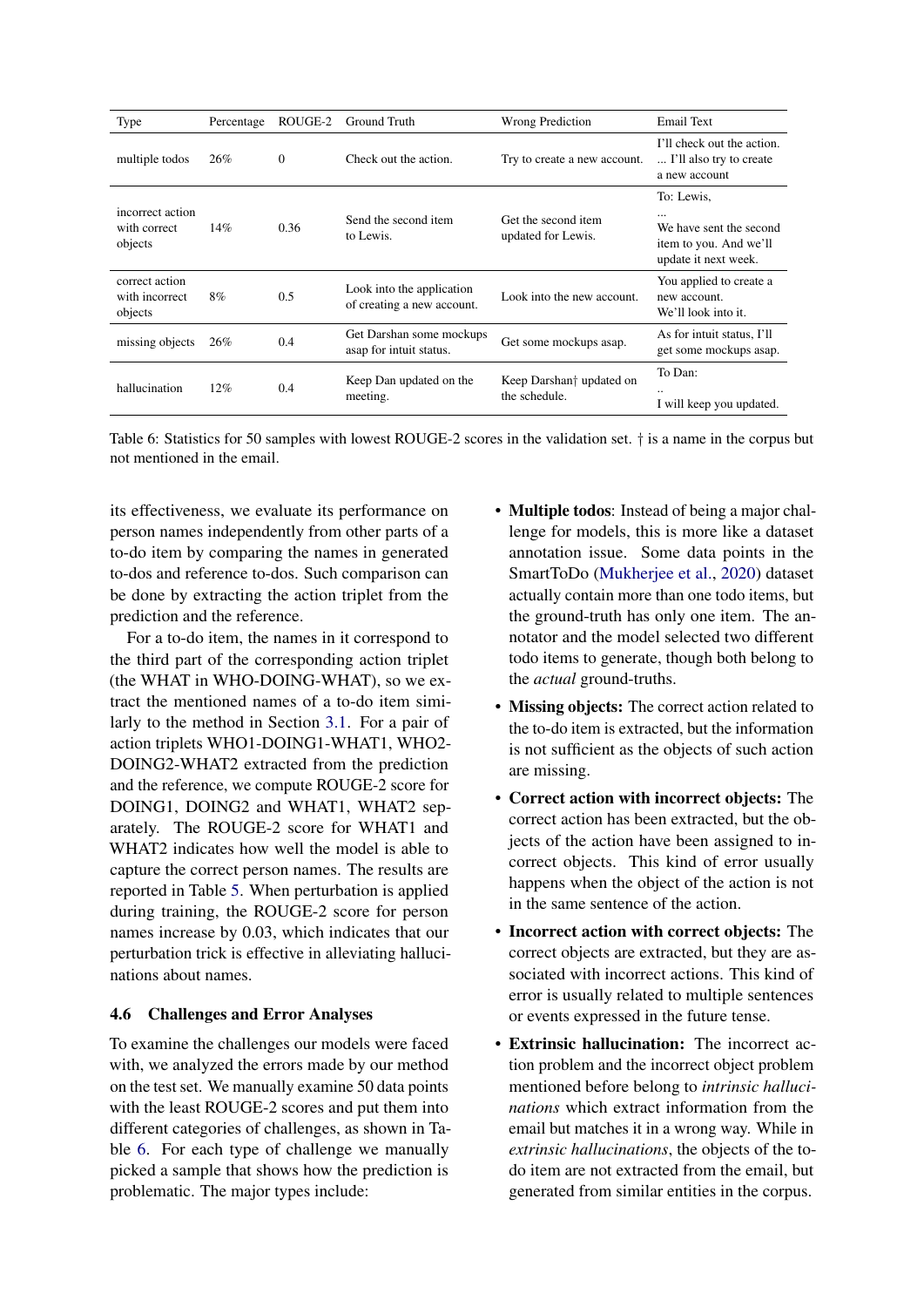## 5 Conclusion

In this work, we propose a simple yet effective learning to highlight and summarize framework (LHS) to learn to identify salient text and actions from both email text and the constructed action graph, and generate faithful to-do items jointly. Experiments show that the proposed model outperforms the baselines significantly and achieves stateof-the-art performance in both quantitative evaluation and human judgement. We further demonstrated that our LHS framework generalized well to out-of-domain conditions. In the future, we plan to extend the email to-do item generations to other domains such as generating multiple to-do action items from conversation or meeting threads.

## Acknowledgement

The authors would like to thank the reviewers for their feedback. This work is funded in part by an Amazon Research Award and a grant from Cisco.

## Ethical Discussion

The dataset used in this work is released by Smart-ToDo [\(Mukherjee et al.,](#page-9-0) [2020\)](#page-9-0), based on the Avocado dataset from the Linguistic Data Consortium, which mainly contains emails from an anonymous defunct technology company referred to as Avocado. The Avocado email dataset entered the public domain via the cooperation and consent of the legal owner of the corpus. Although we do not encounter any major ethical issues in training these models, we anticipate there might be key challenges when it comes to the deployment of email to-do item generation systems, given the highly sensitive and personal nature of emails. We strongly recommend any future use of email to-do generation models only do it in a secure and private manner, and call for a code of AI ethics that lays out how various issues will be handled around deploying these systems for real world uses.

## References

<span id="page-8-11"></span>Gabor Angeli, Melvin Jose Johnson Premkumar, and Christopher D. Manning. 2015. [Leveraging linguis](https://doi.org/10.3115/v1/P15-1034)[tic structure for open domain information extraction.](https://doi.org/10.3115/v1/P15-1034) In *Proceedings of the 53rd Annual Meeting of the Association for Computational Linguistics and the 7th International Joint Conference on Natural Language Processing (Volume 1: Long Papers)*, pages 344–354, Beijing, China. Association for Computational Linguistics.

- <span id="page-8-9"></span>Trung Bui, Matthew Frampton, John Dowding, and Stanley Peters. 2009. [Extracting decisions from](https://www.aclweb.org/anthology/W09-3934) [multi-party dialogue using directed graphical mod](https://www.aclweb.org/anthology/W09-3934)[els and semantic similarity.](https://www.aclweb.org/anthology/W09-3934) In *Proceedings of the SIGDIAL 2009 Conference*, pages 235–243, London, UK. Association for Computational Linguistics.
- <span id="page-8-8"></span>Jiaao Chen and Diyi Yang. 2020. [Multi-view sequence](https://www.aclweb.org/anthology/2020.emnlp-main.336)[to-sequence models with conversational structure for](https://www.aclweb.org/anthology/2020.emnlp-main.336) [abstractive dialogue summarization.](https://www.aclweb.org/anthology/2020.emnlp-main.336) In *Proceedings of the 2020 Conference on Empirical Methods in Natural Language Processing (EMNLP)*, pages 4106– 4118, Online. Association for Computational Linguistics.
- <span id="page-8-0"></span>Jiaao Chen and Diyi Yang. 2021. [Structure-aware ab](https://doi.org/10.18653/v1/2021.naacl-main.109)[stractive conversation summarization via discourse](https://doi.org/10.18653/v1/2021.naacl-main.109) [and action graphs.](https://doi.org/10.18653/v1/2021.naacl-main.109) In *Proceedings of the 2021 Conference of the North American Chapter of the Association for Computational Linguistics: Human Language Technologies*, pages 1380–1391, Online. Association for Computational Linguistics.
- <span id="page-8-1"></span>Sihao Chen, Fan Zhang, Kazoo Sone, and D. Roth. 2021. Improving faithfulness in abstractive summarization with contrast candidate generation and selection. In *NAACL*.
- <span id="page-8-3"></span>Yen-Chun Chen and Mohit Bansal. 2018. [Fast abstrac](https://doi.org/10.18653/v1/P18-1063)[tive summarization with reinforce-selected sentence](https://doi.org/10.18653/v1/P18-1063) [rewriting.](https://doi.org/10.18653/v1/P18-1063) In *Proceedings of the 56th Annual Meeting of the Association for Computational Linguistics (Volume 1: Long Papers)*, pages 675–686, Melbourne, Australia. Association for Computational Linguistics.
- <span id="page-8-10"></span>Simon Corston-Oliver, Eric Ringger, Michael Gamon, and Richard Campbell. 2004. Task-focused summarization of email.
- <span id="page-8-4"></span>Zi-Yi Dou, Pengfei Liu, Hiroaki Hayashi, Zhengbao Jiang, and Graham Neubig. 2021. Word alignment by fine-tuning embeddings on parallel corpora. In *Conference of the North American Chapter of the Association for Computational Linguistics (NAACL)*.
- <span id="page-8-6"></span>Xiachong Feng, Xiaocheng Feng, Bing Qin, and Ting Liu. 2020. Incorporating commonsense knowledge into abstractive dialogue summarization via heterogeneous graph networks. *arXiv preprint arXiv:2010.10044*.
- <span id="page-8-5"></span>Michel Galley. 2006. A skip-chain conditional random field for ranking meeting utterances by importance. In *Proceedings of the 2006 Conference on Empirical Methods in Natural Language Processing*, pages 364– 372.
- <span id="page-8-2"></span>Sebastian Gehrmann, Yuntian Deng, and Alexander M Rush. 2018. Bottom-up abstractive summarization. *arXiv preprint arXiv:1808.10792*.
- <span id="page-8-7"></span>Chih-Wen Goo and Yun-Nung Chen. 2018. [Abstractive](https://doi.org/10.1109/slt.2018.8639531) [dialogue summarization with sentence-gated model](https://doi.org/10.1109/slt.2018.8639531)[ing optimized by dialogue acts.](https://doi.org/10.1109/slt.2018.8639531) *2018 IEEE Spoken Language Technology Workshop (SLT)*.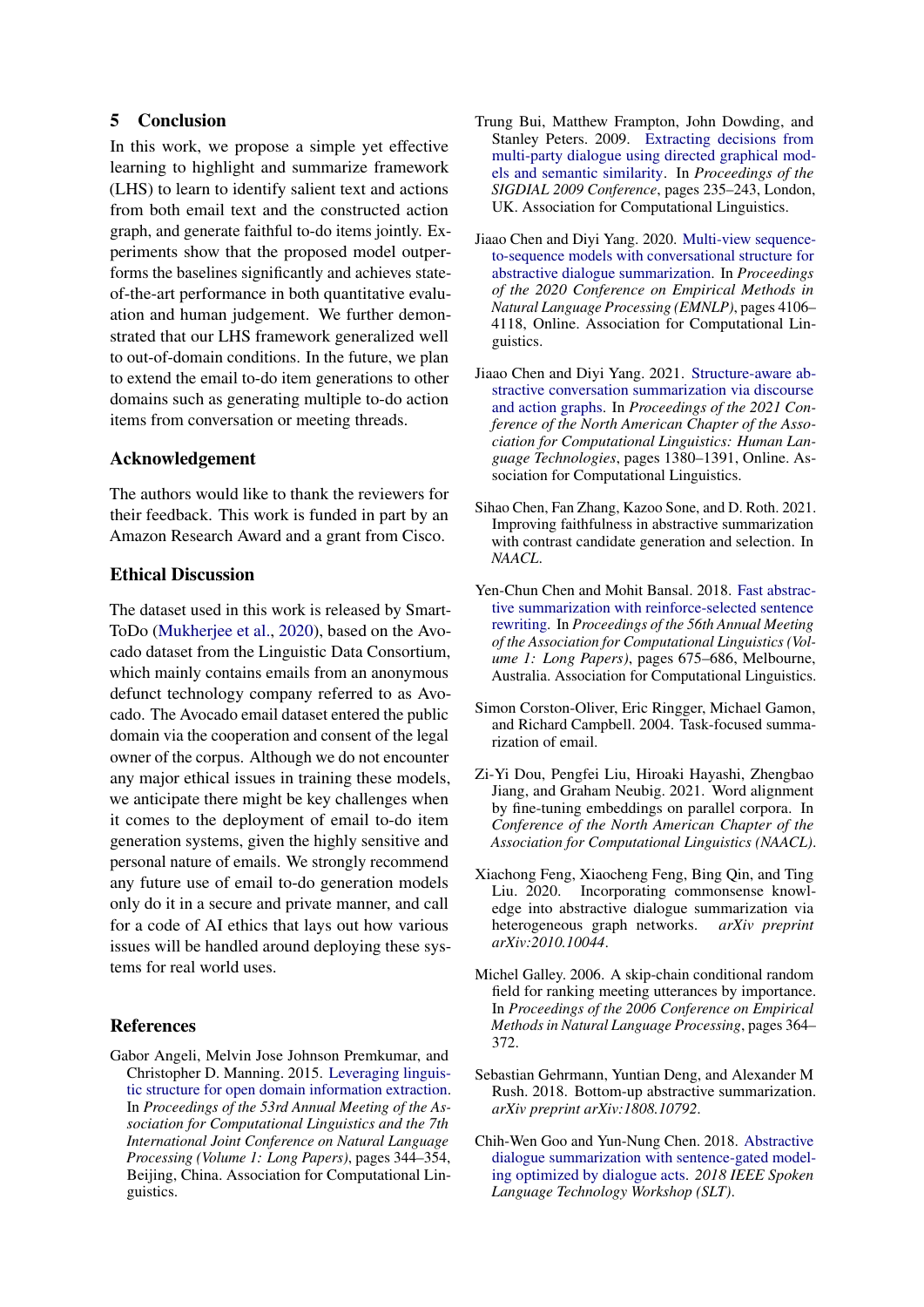- <span id="page-9-5"></span>Vishal Gupta and Gurpreet Singh Lehal. 2010. A survey of text summarization extractive techniques. *Journal of emerging technologies in web intelligence*, 2(3):258–268.
- <span id="page-9-7"></span>Luyang Huang, Lingfei Wu, and Lu Wang. 2020. [Knowledge graph-augmented abstractive summariza](https://doi.org/10.18653/v1/2020.acl-main.457)[tion with semantic-driven cloze reward.](https://doi.org/10.18653/v1/2020.acl-main.457) In *Proceedings of the 58th Annual Meeting of the Association for Computational Linguistics*, pages 5094–5107, Online. Association for Computational Linguistics.
- <span id="page-9-11"></span>Hanqi Jin, Tianming Wang, and Xiaojun Wan. 2020. [Semsum: Semantic dependency guided neural ab](https://doi.org/10.1609/aaai.v34i05.6312)[stractive summarization.](https://doi.org/10.1609/aaai.v34i05.6312) *Proceedings of the AAAI Conference on Artificial Intelligence*, 34:8026–8033.
- <span id="page-9-18"></span>Guillaume Klein, Yoon Kim, Yuntian Deng, Jean Senellart, and Alexander M. Rush. 2017. [Opennmt: Open](http://arxiv.org/abs/1701.02810)[source toolkit for neural machine translation.](http://arxiv.org/abs/1701.02810)
- <span id="page-9-2"></span>S. Lahiri, R. MIHALCEA, and Po-Hsiang Lai. 2016. [Keyword extraction from emails.](https://doi.org/10.1017/S1351324916000231) *Natural Language Engineering*, 23:1–23.
- <span id="page-9-20"></span>J. Richard Landis and Gary G. Koch. 1977. [The mea](http://www.jstor.org/stable/2529310)[surement of observer agreement for categorical data.](http://www.jstor.org/stable/2529310) *Biometrics*, 33(1):159–174.
- <span id="page-9-8"></span>Mike Lewis, Yinhan Liu, Naman Goyal, Marjan Ghazvininejad, Abdelrahman Mohamed, Omer Levy, Veselin Stoyanov, and Luke Zettlemoyer. 2020. [BART: Denoising sequence-to-sequence pre-training](https://doi.org/10.18653/v1/2020.acl-main.703) [for natural language generation, translation, and com](https://doi.org/10.18653/v1/2020.acl-main.703)[prehension.](https://doi.org/10.18653/v1/2020.acl-main.703) In *Proceedings of the 58th Annual Meeting of the Association for Computational Linguistics*, pages 7871–7880, Online. Association for Computational Linguistics.
- <span id="page-9-9"></span>Chenliang Li, Weiran Xu, Si Li, and Sheng Gao. 2018. [Guiding generation for abstractive text summariza](https://www.aclweb.org/anthology/N18-2009.pdf)[tion based on key information guide network.](https://www.aclweb.org/anthology/N18-2009.pdf) In *Proceedings of the Conference of the North American Chapter of the Association for Computational Linguistics (NAACL)*.
- <span id="page-9-15"></span>Manling Li, Lingyu Zhang, Heng Ji, and Richard J. Radke. 2019. [Keep meeting summaries on topic:](https://doi.org/10.18653/v1/P19-1210) [Abstractive multi-modal meeting summarization.](https://doi.org/10.18653/v1/P19-1210) In *Proceedings of the 57th Annual Meeting of the Association for Computational Linguistics*, pages 2190– 2196, Florence, Italy. Association for Computational Linguistics.
- <span id="page-9-19"></span>Chin-Yew Lin and Franz Josef Och. 2004. Automatic evaluation of machine translation quality using longest common subsequence and skip-bigram statistics. In *Proceedings of the 42nd Annual Meeting on Association for Computational Linguistics*, page 605. Association for Computational Linguistics.
- <span id="page-9-3"></span>Chu-Cheng Lin, Dongyeop Kang, Michael Gamon, Madian Khabsa, Ahmed Hassan, and Patrick Pantel. 2017. Actionable email intent modeling with reparametrized rnns.
- <span id="page-9-13"></span>Chunyi Liu, Peng Wang, Jiang Xu, Zang Li, and Jieping Ye. 2019a. [Automatic dialogue summary genera](https://doi.org/10.1145/3292500.3330683)[tion for customer service.](https://doi.org/10.1145/3292500.3330683) In *Proceedings of the 25th ACM SIGKDD International Conference on Knowledge Discovery & Data Mining*, KDD19, page 1957–1965, New York, NY, USA. Association for Computing Machinery.
- <span id="page-9-10"></span>Peter J Liu, Mohammad Saleh, Etienne Pot, Ben Goodrich, Ryan Sepassi, Lukasz Kaiser, and Noam Shazeer. 2018. [Generating wikipedia by summariz](https://openreview.net/pdf?id=Hyg0vbWC-)[ing long sequences.](https://openreview.net/pdf?id=Hyg0vbWC-) In *Proceddings of the Intertional Conference on Learning Representatinos (ICLR)*.
- <span id="page-9-6"></span>Yang Liu and Mirella Lapata. 2019. Text summarization with pretrained encoders. In *Proceedings of the 2019 Conference on Empirical Methods in Natural Language Processing and the 9th International Joint Conference on Natural Language Processing (EMNLP-IJCNLP)*, pages 3721–3731.
- <span id="page-9-14"></span>Zhengyuan Liu, Angela Ng, Sheldon Lee, Ai Ti Aw, and Nancy F. Chen. 2019b. [Topic-aware pointer](https://doi.org/10.1109/asru46091.2019.9003764)[generator networks for summarizing spoken conver](https://doi.org/10.1109/asru46091.2019.9003764)[sations.](https://doi.org/10.1109/asru46091.2019.9003764) *2019 IEEE Automatic Speech Recognition and Understanding Workshop (ASRU)*.
- <span id="page-9-17"></span>Christopher Manning, Mihai Surdeanu, John Bauer, Jenny Finkel, Steven Bethard, and David McClosky. 2014. [The Stanford CoreNLP natural language pro](https://doi.org/10.3115/v1/P14-5010)[cessing toolkit.](https://doi.org/10.3115/v1/P14-5010) In *Proceedings of 52nd Annual Meeting of the Association for Computational Linguistics: System Demonstrations*, pages 55–60, Baltimore, Maryland. Association for Computational Linguistics.
- <span id="page-9-4"></span>Joshua Maynez, Shashi Narayan, Bernd Bohnet, and Ryan McDonald. 2020. [On faithfulness and factu](https://doi.org/10.18653/v1/2020.acl-main.173)[ality in abstractive summarization.](https://doi.org/10.18653/v1/2020.acl-main.173) In *Proceedings of the 58th Annual Meeting of the Association for Computational Linguistics*, pages 1906–1919, Online. Association for Computational Linguistics.
- <span id="page-9-0"></span>Sudipto Mukherjee, Subhabrata Mukherjee, Marcello Hasegawa, Ahmed Hassan Awadallah, and Ryen White. 2020. [Smart to-do: Automatic generation of](https://doi.org/10.18653/v1/2020.acl-main.767) [to-do items from emails.](https://doi.org/10.18653/v1/2020.acl-main.767) In *Proceedings of the 58th Annual Meeting of the Association for Computational Linguistics*, pages 8680–8689, Online. Association for Computational Linguistics.
- <span id="page-9-1"></span>Smaranda Muresan, Evelyne Tzoukermann, and Judith L. Klavans. 2001. [Combining linguistic and](https://www.aclweb.org/anthology/W01-0719) [machine learning techniques for email summariza](https://www.aclweb.org/anthology/W01-0719)[tion.](https://www.aclweb.org/anthology/W01-0719) In *Proceedings of the ACL 2001 Workshop on Computational Natural Language Learning (ConLL)*.
- <span id="page-9-12"></span>Gabriel Murray, S. Renals, and J. Carletta. 2005. Extractive summarization of meeting recordings. In *INTERSPEECH*.
- <span id="page-9-16"></span>Gabriel Murray, Steve Renals, Jean Carletta, and Johanna Moore. 2006. [Incorporating speaker and dis](https://www.aclweb.org/anthology/N06-1047)[course features into speech summarization.](https://www.aclweb.org/anthology/N06-1047) In *Proceedings of the Human Language Technology Con-*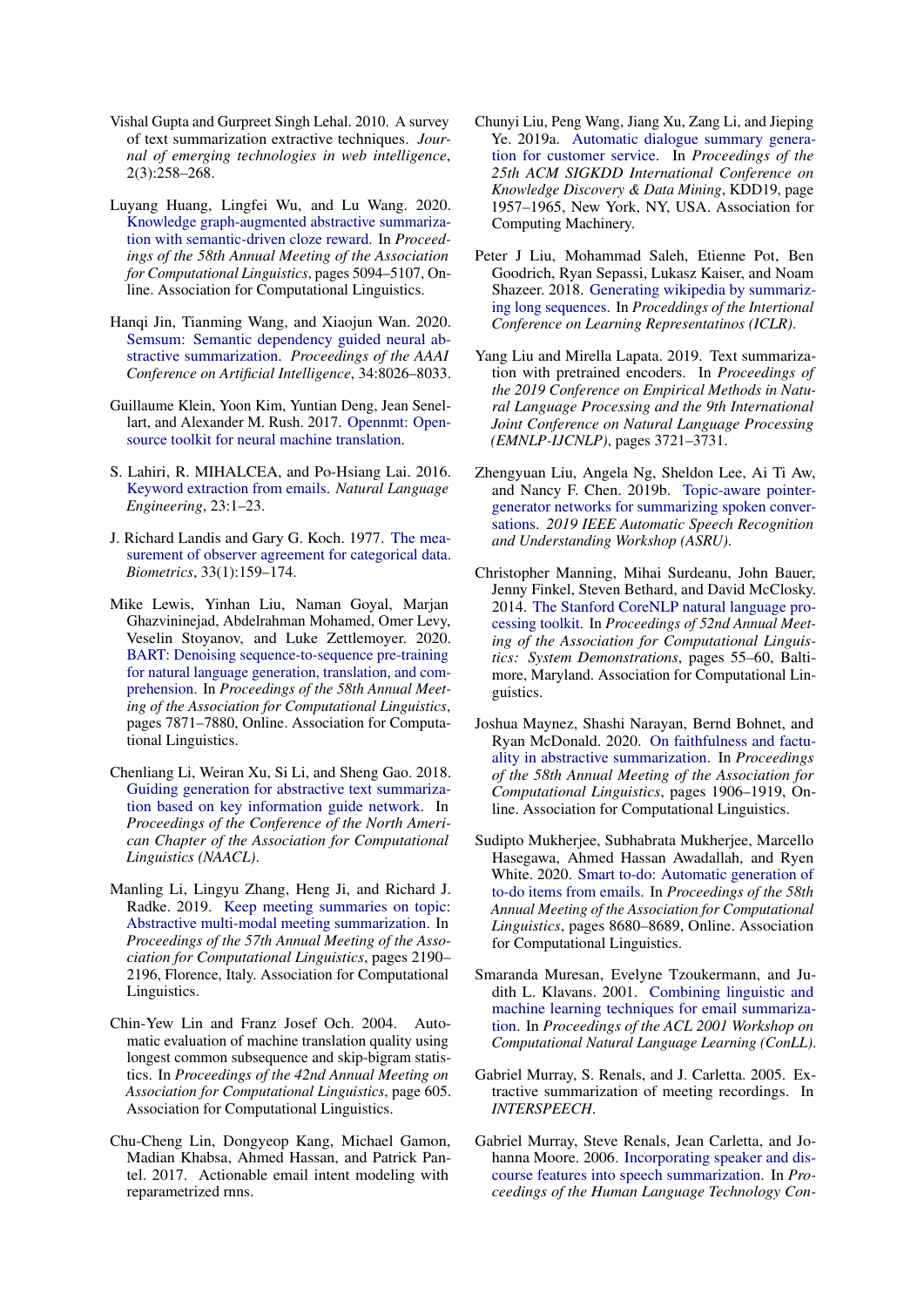*ference of the NAACL, Main Conference*, pages 367– 374, New York City, USA. Association for Computational Linguistics.

- <span id="page-10-6"></span>Shashi Narayan, Shay B Cohen, and Mirella Lapata. 2018. Ranking sentences for extractive summarization with reinforcement learning. In *Proceedings of the 2018 Conference of the North American Chapter of the Association for Computational Linguistics: Human Language Technologies, Volume 1 (Long Papers)*, pages 1747–1759.
- <span id="page-10-1"></span>A. Nenkova and A. Bagga. 2003. Facilitating email thread access by extractive summary generation. In *RANLP*.
- <span id="page-10-9"></span>Romain Paulus, Caiming Xiong, and Richard Socher. 2018. [A deep reinforced model for abstractive sum](https://openreview.net/forum?id=HkAClQgA-)[marization.](https://openreview.net/forum?id=HkAClQgA-) In *International Conference on Learning Representations*.
- <span id="page-10-18"></span>Kechen Qin, Lu Wang, and Joseph Kim. 2017. Joint modeling of content and discourse relations in dialogues. In *Proceedings of the 55th Annual Meeting of the Association for Computational Linguistics (Volume 1: Long Papers)*, pages 974–984.
- <span id="page-10-0"></span>S. Radicati and Q. Hoang. 2011. Email statistics report, 2011-2015.
- <span id="page-10-2"></span>Owen Rambow, Lokesh Shrestha, John Chen, and Chirsty Lauridsen. 2004. [Summarizing email](https://doi.org/10.3115/1613984.1614011) [threads.](https://doi.org/10.3115/1613984.1614011)
- <span id="page-10-7"></span>Alexander M. Rush, Sumit Chopra, and Jason Weston. 2015. [A neural attention model for abstractive sen](https://doi.org/10.18653/v1/D15-1044)[tence summarization.](https://doi.org/10.18653/v1/D15-1044) In *Proceedings of the 2015 Conference on Empirical Methods in Natural Language Processing*, pages 379–389, Lisbon, Portugal. Association for Computational Linguistics.
- <span id="page-10-11"></span>Itsumi Saito, Kyosuke Nishida, Kosuke Nishida, and Junji Tomita. 2020. [Abstractive summarization with](https://arxiv.org/pdf/2003.13028.pdf) [combination of pre-trained sequence-to-sequence and](https://arxiv.org/pdf/2003.13028.pdf) [saliency models.](https://arxiv.org/pdf/2003.13028.pdf) *arXiv preprint*.
- <span id="page-10-8"></span>Abigail See, Peter J Liu, and Christopher D Manning. 2017. Get to the point: Summarization with pointergenerator networks. In *Proceedings of the 55th Annual Meeting of the Association for Computational Linguistics (Volume 1: Long Papers)*, pages 1073– 1083.
- <span id="page-10-14"></span>Guokan Shang, Wensi Ding, Zekun Zhang, Antoine Tixier, Polykarpos Meladianos, Michalis Vazirgiannis, and Jean-Pierre Lorré. 2018. [Unsupervised abstrac](https://doi.org/10.18653/v1/P18-1062)[tive meeting summarization with multi-sentence com](https://doi.org/10.18653/v1/P18-1062)[pression and budgeted submodular maximization.](https://doi.org/10.18653/v1/P18-1062) In *Proceedings of the 56th Annual Meeting of the Association for Computational Linguistics (Volume 1: Long Papers)*, pages 664–674, Melbourne, Australia. Association for Computational Linguistics.
- <span id="page-10-15"></span>Kaiqiang Song, Chen Li, Xiaoyang Wang, Dong Yu, and Fei Liu. 2020. The ucf podcast summarization system at trec 2020. *arXiv preprint arXiv:2011.04132*.
- <span id="page-10-3"></span>Peter Turney. 2000. [Learning algorithms for keyphrase](https://doi.org/10.1023/A:1009976227802) [extraction.](https://doi.org/10.1023/A:1009976227802) *Inf. Retr.*, 2:303–336.
- <span id="page-10-20"></span>Ashish Vaswani, Noam Shazeer, Niki Parmar, Jakob Uszkoreit, Llion Jones, Aidan N Gomez, Łukasz Kaiser, and Illia Polosukhin. 2017. Attention is all you need. In *Advances in neural information processing systems*, pages 5998–6008.
- <span id="page-10-19"></span>Petar Veličković, Guillem Cucurull, Arantxa Casanova, Adriana Romero, Pietro Liò, and Yoshua Bengio. 2018. [Graph attention networks.](https://openreview.net/forum?id=rJXMpikCZ) In *International Conference on Learning Representations*.
- <span id="page-10-13"></span>Lu Wang and Claire Cardie. 2013. Domain-independent abstract generation for focused meeting summarization. In *Proceedings of the 51st Annual Meeting of the Association for Computational Linguistics (Volume 1: Long Papers)*, pages 1395–1405.
- <span id="page-10-5"></span>Mingfeng Xue, Hang Zhang, and Jiancheng Lv. 2020. *[Key Factors of Email Subject Generation](https://doi.org/10.1007/978-3-030-63820-7_76)*, pages 668– 675.
- <span id="page-10-10"></span>Jingqing Zhang, Yao Zhao, Mohammad Saleh, and Peter J Liu. 2019. Pegasus: Pre-training with extracted gap-sentences for abstractive summarization. *arXiv preprint arXiv:1912.08777*.
- <span id="page-10-4"></span>Rui Zhang and Joel Tetreault. 2019. [This email could](https://doi.org/10.18653/v1/P19-1043) [save your life: Introducing the task of email subject](https://doi.org/10.18653/v1/P19-1043) [line generation.](https://doi.org/10.18653/v1/P19-1043) In *Proceedings of the 57th Annual Meeting of the Association for Computational Linguistics*, pages 446–456, Florence, Italy. Association for Computational Linguistics.
- <span id="page-10-16"></span>Zhou Zhao, Haojie Pan, Changjie Fan, Yan Liu, Linlin Li, Min Yang, and Deng Cai. 2019. [Abstractive](https://doi.org/10.1145/3308558.3313619) [meeting summarization via hierarchical adaptive seg](https://doi.org/10.1145/3308558.3313619)[mental network learning.](https://doi.org/10.1145/3308558.3313619) In *The World Wide Web Conference*, WWW '19, page 3455–3461, New York, NY, USA. Association for Computing Machinery.
- <span id="page-10-12"></span>Chenguang Zhu, William Hinthorn, Ruochen Xu, Qingkai Zeng, Michael Zeng, Xuedong Huang, and Meng Jiang. 2020a. [Boosting factual correctness](https://arxiv.org/pdf/2003.08612.pdf) [of abstractive summarization with knowledge graph.](https://arxiv.org/pdf/2003.08612.pdf) *arXiv preprint*.
- <span id="page-10-17"></span>Chenguang Zhu, Ruochen Xu, Michael Zeng, and Xuedong Huang. 2020b. A hierarchical network for abstractive meeting summarization with cross-domain pretraining. In *Proceedings of the 2020 Conference on Empirical Methods in Natural Language Processing (EMNLP)*, Online. Association for Computational Linguistics.